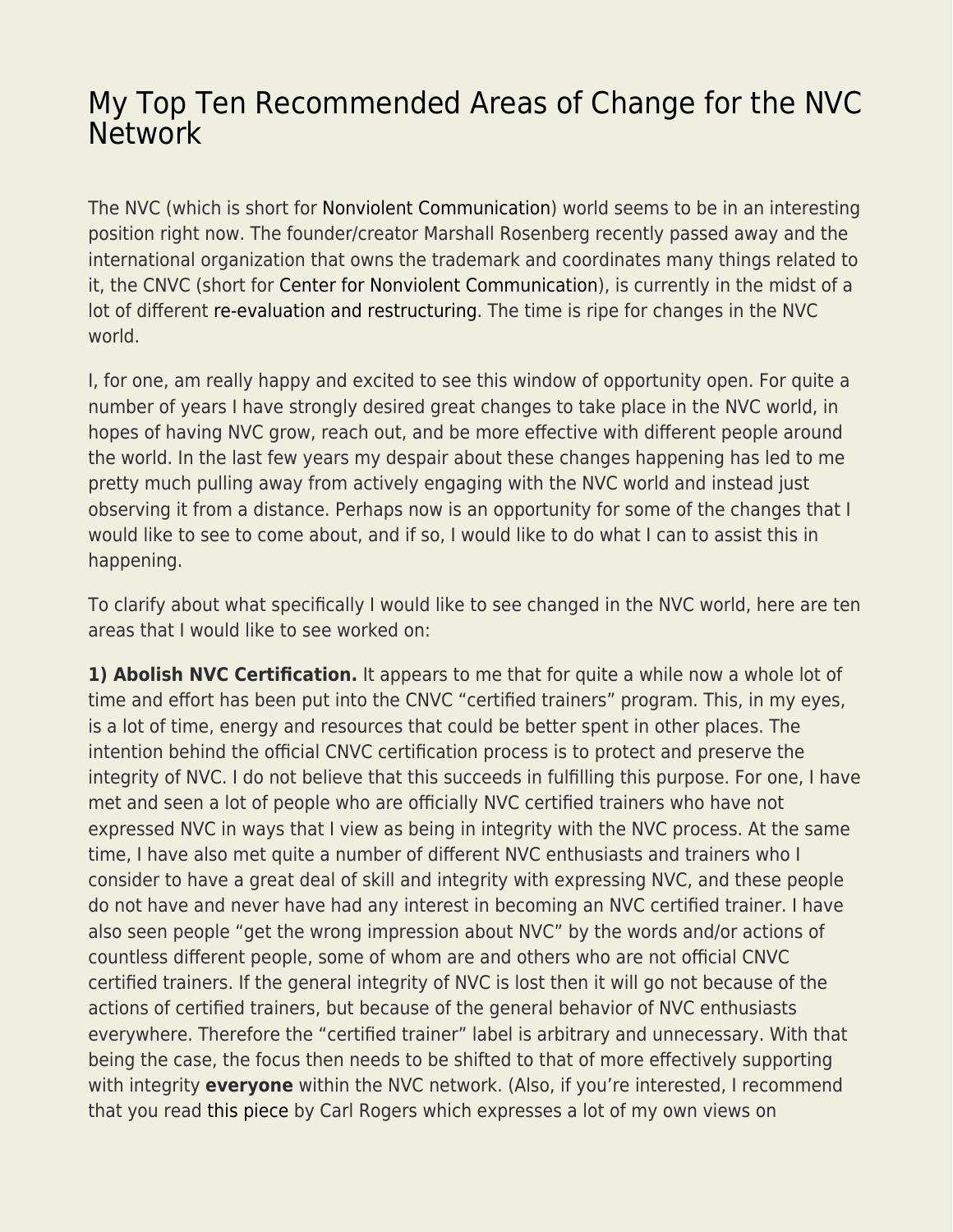certification and licensing.)

**2) Focus more on ways and means for NVC people to more easily connect and collaborate with each-other directly.** I would like to see the NVC network be oriented more towards peer-to-peer support and connection, and less on looking towards any one particular person or group of people for direction. Towards this end, I would like to see either the CNVC web-site be designed to support NVC enthusiasts in being better able to find each other based on any number of different criteria, be it geographical location, common interests or desired project to work on. Likewise, I would like to see the site designed to make it easier for people to meet and form ad hoc groups to work on whatever common projects they would like to initiate. I acknowledge that in recent years the CNVC website has been greatly improved towards this direction, however much more can still be done in these regards. Similarly, I also see the groups of NVC people on Facebook as having been developing a lot more towards these ends as well, as far NVC people finding and supporting each-other in different ways. So the specific means for NVC people to find each other, be it the CNVC website, different Facebook groups, or something else is not important as long as more effort goes towards developing this further towards being more effective and useful.

**3) Focus more on publishing/producing new and different NVC voices.** For many people the NVC message is synonymous with the name "Marshall Rosenberg", and vice versa. Very few other authors have been published in the NVC world, or if they have, not that many NVC enthusiasts know of their work. I would like to see more of a variety of work from different NVC authors made available. This applies to audio and video, as well as written works. I would also like to see the authors be more people from outside the standard demographics found in the NVC subculture. More people of color, people who are not middle-aged and people who are not from North America, Western Europe and Australia should be sought out to have their work published/produced.

**4) Create and proliferate more NVC gatherings/events that are outside of the traditional workshop/training model.** Personally, I am not interested in going to another NVC workshop, nor do I want to go to some structured NVC event where some leader/organizer has activities planned for me to do. At the same time, I am interested in learning more NVC and connecting more with people in NVC environments. I am guessing also that there are a whole lot of other people out there in the world who **could** be interested in learning NVC, but who would never want to go to a workshop or a retreat. This leads me to think that there has to be other different ways for people to intentionally be together in-person without replicating the workshop or retreat models. Experimentation and creativity is needed here! For example, how about we experiment with having free and open NVC gatherings and events in public places, such as parks and parking lots? The intentional space for practicing NVC can be created by the organizers of the event, and the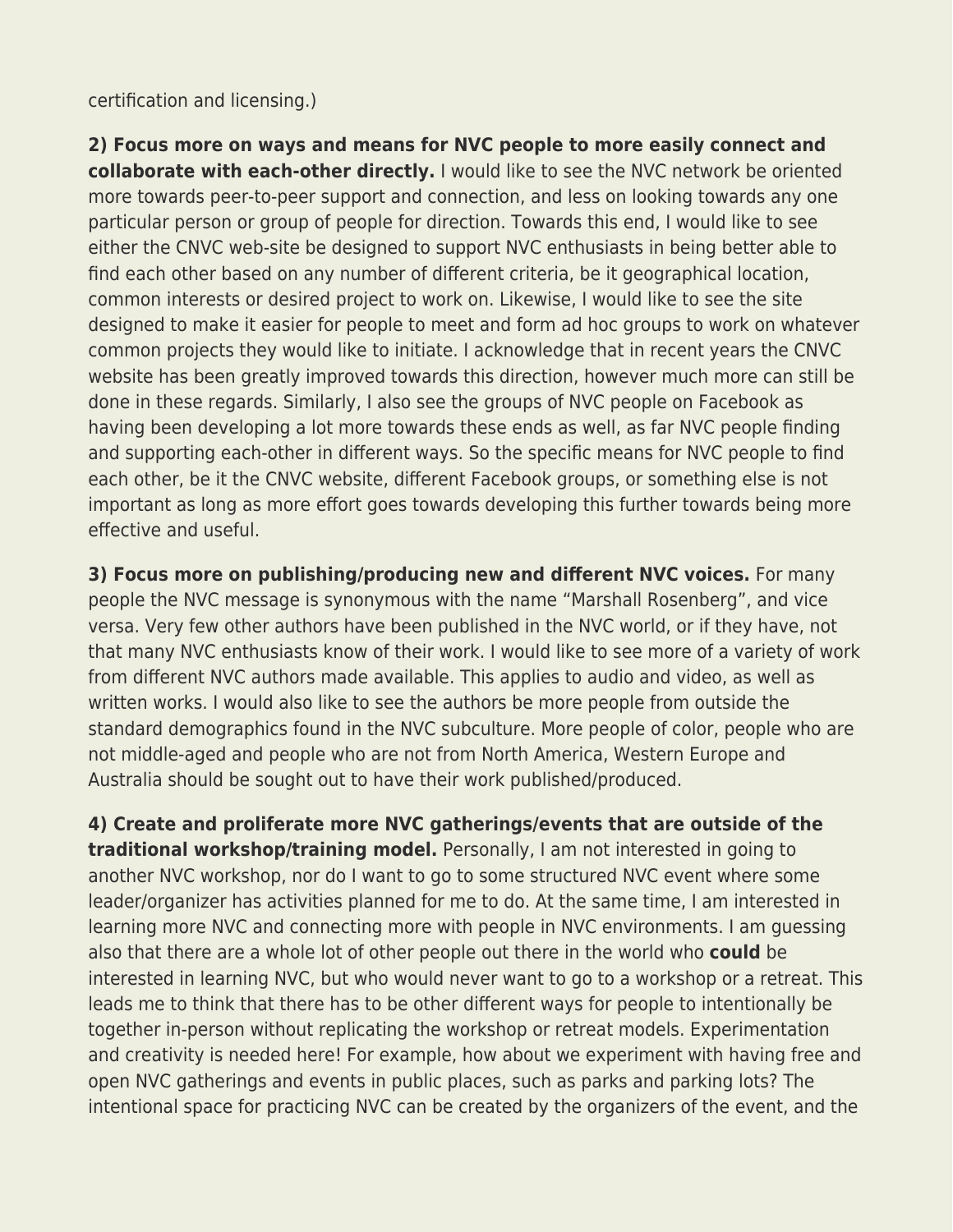borders of the space can be left wide open for new people from the outside to wander in and experience what we have to offer. This can be one new way that we can introduce and promote NVC to the wider world, by offering people a direct lived experience of it.

## **5) Digitize and offer free of charge more NVC materials online, audio, video or**

**text.** Increasingly, more people are learning about NVC through the internet. For example, lots of people are becoming NVC enthusiasts by watching NVC videos on Youtube, or reading articles online about NVC. With this being the case, we can assist this process by adding more of the NVC materials that exist, be it audio, video or text material, onto the internet free of charge. I emphasize the "free of charge" aspect, because charging for things is indeed a barrier. Often if people see a charge associated with something, their attention just moves on to something else, something that is free of charge.

### **6) Develop more of a grounding in the world of empirical research and academia.**

The lineage that NVC comes from can be traced to the work of the psychologist Carl Rogers and his [Person-Centered Therapy.](http://en.wikipedia.org/wiki/Person-centered_therapy) However, ever since Marshall Rosenberg left the world of professional clinical psychology and went off on his own to create "Nonviolent Communication", NVC has pretty much been cut off from the worlds of research and scholarship and stranded in the world of self-help. This can be rectified. NVC enthusiasts who have ties to academic institutions can work towards bringing greater awareness of NVC, as well as promote research and studies of NVC. For example, the questions of "When does NVC help people?", "How does NVC help people?" and "What exactly do people do with NVC that is helpful?" can be studied with a lot more rigor and depth if NVC was applied to the standards of empirical research.

### **7) Develop an NVC approach to economics that is needs-based and willingness-**

**based.** Questions of economics comes up a lot in the NVC subculture, whether it be matters of how to fund NVC events and organizations, how to maintain the livelihoods of NVC trainers or how to enable the participation of interested people who are unable to afford to attend NVC trainings. [Some effort has already been made](http://web.archive.org/web/20160811063748/http://thefearlessheart.org/abundance-inequality-needs-and-privilege/) towards elaborating on what an NVC-based gift economy could entail, but I think that this is an area where a great deal more potential exists. One area of investigation that more can be gained from for this endeavor is the work of Manfred Max-Neef. Max-Neef is a Chilean economist whose work Marshall Rosenberg got the concept for ["fundamental human needs"](http://en.wikipedia.org/wiki/Fundamental_human_needs), that was later incorporated into NVC. Max-Neef originally used that concept for his work in economics, and given that NVC enthusiasts are already familiar with the concept of fundamental human needs, I believe that there are already good grounds here for expanding upon a new vision for NVC-based economics. The key here is an economics that focuses on meeting as many different needs for as many different people as possible, as much of the time as possible, with all actions being carried out willingly.

#### **8) Reach out to and strengthen the NVC ties with the world of activism and**